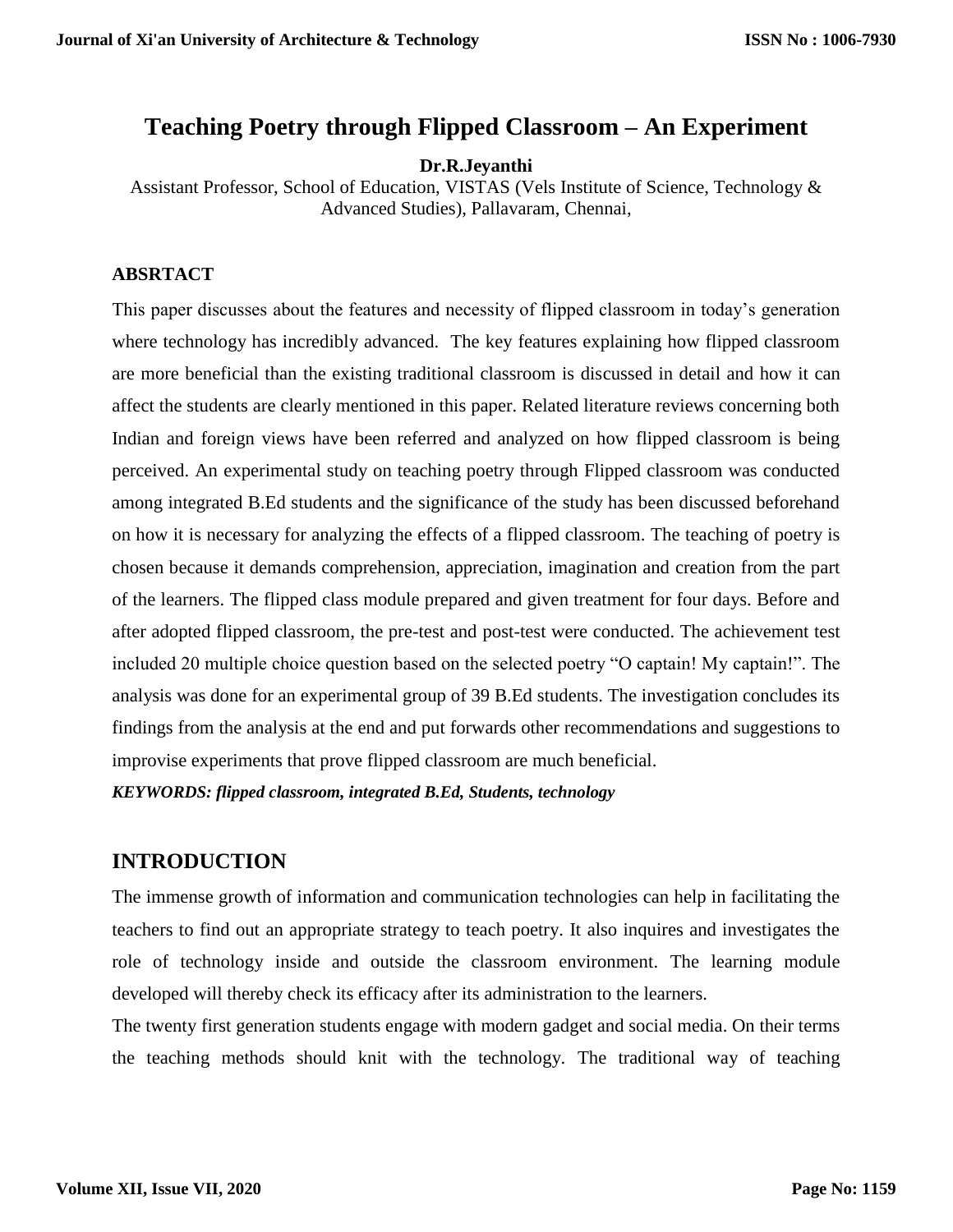concentrates only on teaching and testing. The modern teaching enhanced with technology would give more weightage to the teaching learning process.

## **FLIPPED CLASSROOM**

A **flipped classroom** is an teaching strategy and a type of [mixed learning](https://en.wikipedia.org/wiki/Blended_learning) that reverses the conventional [learning](https://en.wikipedia.org/wiki/Learning_environment) method by delivering the subject related content, often online, outside of the classroom. (Zainuddin and Halili, 2017). Implementing flipped learning allows the students to spend more time supporting higher-level learning tasks such as a group discussion, while lower-level tasks such as knowledge and comprehension are completed independently outside the class.



The flipped classroom learning process is divided into two phases which are learning in the classroom and learning outside the classroom. The first learning phase is a self-paced learning, where teachers provide assignments for students to read about what will be studied in the next lesson. Hence, during the flipped classroom second phase session, the teachers could allocate more time and provide more opportunities for their students. The post class activity not included the phase, is differ the individual self-evaluation. Interactions between students and teachers could be improved. Therefore, the teachers would find it easier to identify any students 'level of understanding.

# **TRADITIONAL LECTRURE vs FLIPPED CLASROOM**

A flipped classroom is more demanding than the traditional one. Teachers need to identify the individual learning needs of students, making sure they all use the class time engaged with the learning process. Flipped learning is a constructive development in the methods and practices of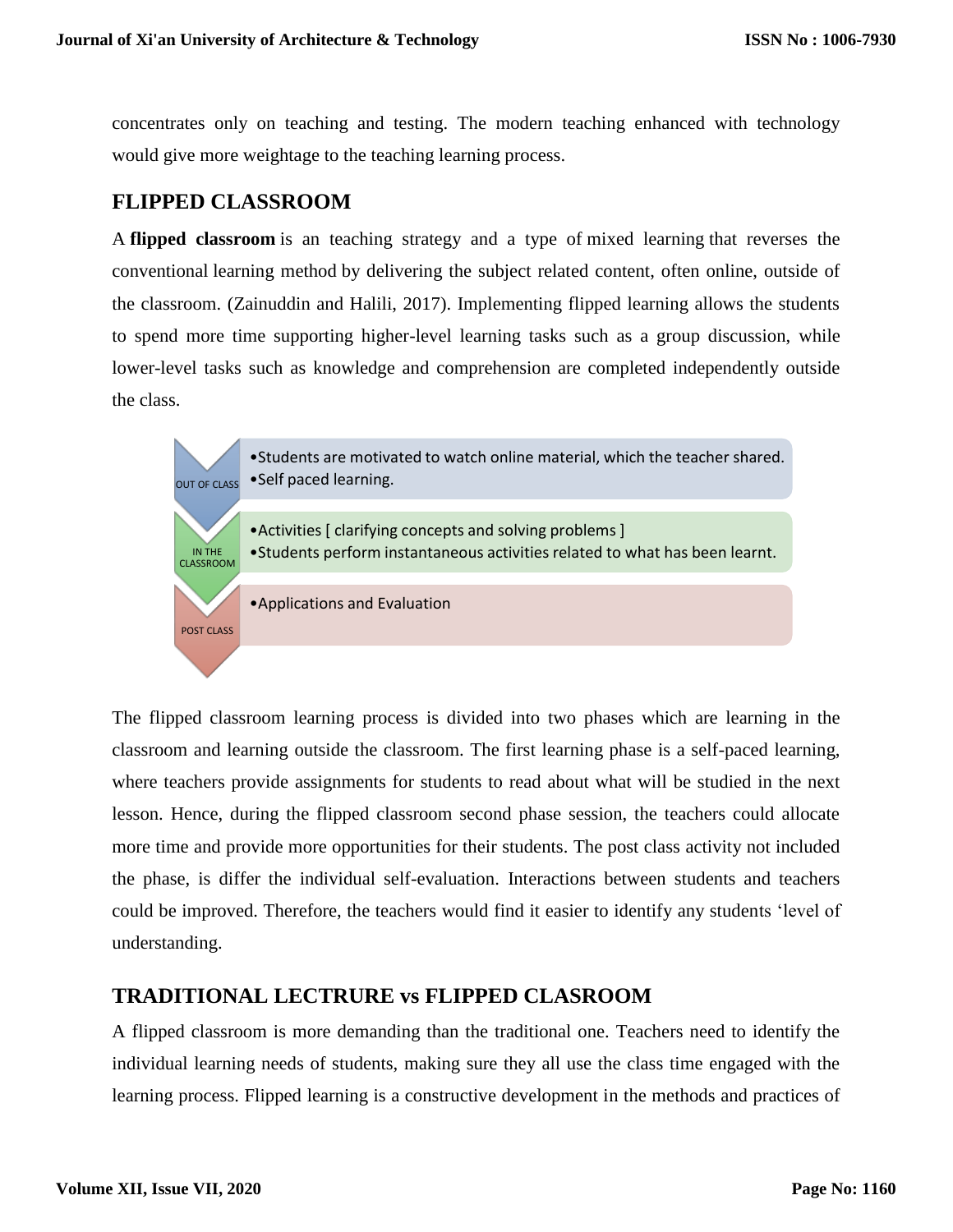teaching. A flipped classroom is unlike the conventional learning format wherein a pupil receives information through classroom lectures, and then applies that knowledge to assigned work at home.



#### *Traditional structure Flipped structure*

**APPLY** 

In a flipped classroom, rather, students assimilate content via videos, audio, text, and interactive media at home. Then learners apply that learning in class, in collaboration with peers, and assisted by the teacher. Traditionally, students have received information through lectures in a classroom. While that works for many, it doesn't engage others, and assimilation of knowledge and exam performance have suffered. In a flipped classroom, class time is mainly for understanding and applying knowledge and concepts via discussions, joint exercises, projects and quizzes.

# **OBJECTIVES OF THE STUDY**

- 1. To find out the effectiveness of flipped classroom in teaching poetry.
- 2. To identify the difference between pre-test and post-test scores of the integrated B.Ed. students before and after adopting flipped classroom.

# **HYPOTHESES OF THIS STUDY**

- 1. It is possible to teach the poetry through flipped classroom and can measure the effectiveness.
- 2. There exists significant difference between pre-test and post-test scores of integrated B.Ed. students before and after adopting flipped classroom.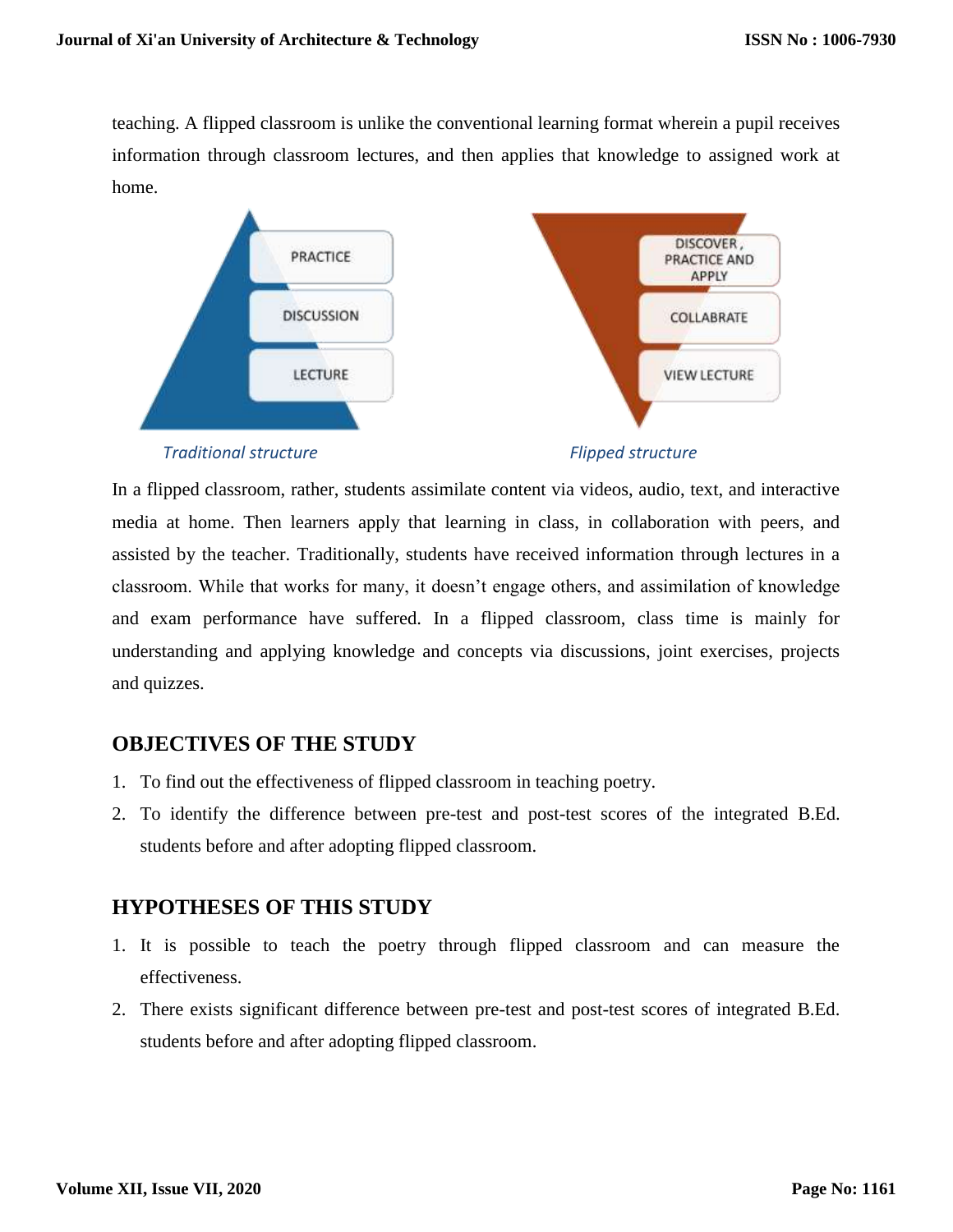### **METHODOLOGY OF THIS STUDY**

The method adopted for the study is the one way one group Quasi Experimental Method, as it is the most appropriate method for attaining the objectives of the study. The design is selected one group pre-test, post-test design. There is no control group in this study. Pre-test and post were administrated before and after adopting the flipped classroom.

# **VARIABLE OF THE STUDY**

**'Flipped classroom'** is the independent variable and **'Achievement test'** is the dependent variable.

## **SAMPLES OF THE STUDY**

The present investigation was carried out in Vels institute of Science Technology and Advanced Studies, Kancheepuram district. In the School of education, integrated B.Ed students were selected. All the 39 students in first year only considered as experimental group.

# **TOOL USED IN THIS STUDY**

The test contained all the aspects of the poem "O captain! My captain! by Walt Whitman, author information and critical analysis. Question of objective type nature were framed without omitting any stanza. The questions were prepared to suit the level of first year students in integrated B.Ed. All the multiple-choice questions have been framed with four alternatives. The personal and institution schedule have been constructed by the investigator.

# **TESTING HYPOTHESES AND FINDINGS**

# **Testing hypothesis 1:** *It is possible to facilitate the integrated B.Ed. students with flipped classroom teaching*

Based on the objectives1, through various pre-done research reviews and by carefully validated flipped classroom module, through email and WhatsApp the content shared to the students are the evidence to support the **hypothesis1.**

 **Testing hypothesis 2:** *It is possible to teach the poetry through flipped classroom and can measure the effectiveness*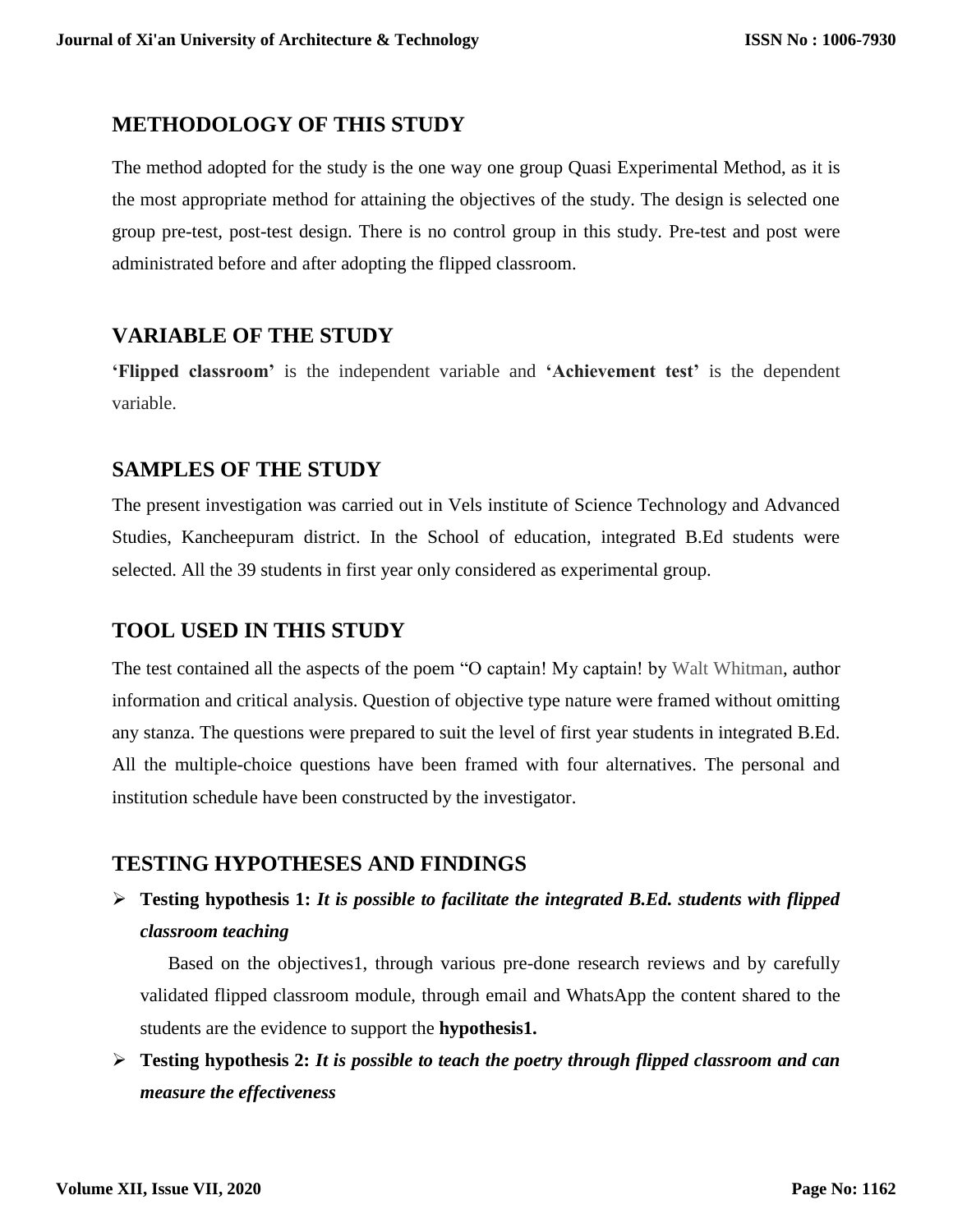| S.No            | Pre-test       | Post-test       | <b>Difference</b>       | S.No            | <b>Pre-test</b> | Post-test       | <b>Difference</b>       |
|-----------------|----------------|-----------------|-------------------------|-----------------|-----------------|-----------------|-------------------------|
| $\mathbf{1}$    | 5              | 14              | $\boldsymbol{9}$        | 21              | $\overline{4}$  | 16              | 12                      |
| $\overline{2}$  | 11             | $\overline{15}$ | $\overline{\mathbf{4}}$ | $\overline{22}$ | $\overline{11}$ | $\overline{15}$ | $\overline{\mathbf{4}}$ |
| $\overline{3}$  | 9              | 15              | 6                       | 23              | $\overline{7}$  | 16              | $\boldsymbol{9}$        |
| $\overline{4}$  | $\overline{8}$ | 17              | $\overline{9}$          | 24              | 8               | 14              | 6                       |
| $\overline{5}$  | 10             | 16              | 6                       | 25              | 10              | 16              | 6                       |
| 6               | $\overline{7}$ | $\overline{15}$ | $\overline{\mathbf{8}}$ | 26              | $\overline{7}$  | 16              | $\overline{9}$          |
| $\overline{7}$  | 10             | 16              | 6                       | 27              | $\overline{7}$  | $\overline{15}$ | $\overline{\mathbf{8}}$ |
| $\overline{8}$  | 6              | 16              | 10                      | 28              | $\overline{7}$  | $\overline{15}$ | $\overline{\mathbf{8}}$ |
| $\overline{9}$  | $\overline{8}$ | 18              | 10                      | 29              | 14              | $\overline{14}$ | $\bf{0}$                |
| 10              | 6              | $16\,$          | 10                      | 30              | 13              | 15              | $\overline{2}$          |
| $11\,$          | $\overline{9}$ | 15              | 6                       | 31              | $\overline{4}$  | 16              | 12                      |
| 12              | 11             | 15              | $\overline{\mathbf{4}}$ | 32              | $\overline{7}$  | 14              | $\overline{7}$          |
| 13              | $\overline{6}$ | 16              | 10                      | 33              | $\overline{2}$  | $\overline{15}$ | $\overline{13}$         |
| 14              | $\overline{7}$ | 14              | $\overline{7}$          | 34              | 12              | 16              | $\overline{\mathbf{4}}$ |
| 15              | 14             | 16              | $\overline{2}$          | 35              | $\overline{6}$  | $\overline{15}$ | $\overline{9}$          |
| 16              | $\overline{8}$ | 16              | $\overline{\mathbf{8}}$ | 36              | 12              | 16              | $\overline{\mathbf{4}}$ |
| $\overline{17}$ | $\overline{7}$ | $\overline{14}$ | $\overline{7}$          | $\overline{37}$ | $\overline{11}$ | 15              | $\overline{\mathbf{4}}$ |
| 18              | 8              | 15              | $\overline{7}$          | 38              | 6               | 15              | $\boldsymbol{9}$        |
| 19              | $\overline{7}$ | 16              | $\overline{9}$          | 39              | $\overline{5}$  | $\overline{14}$ | $\overline{9}$          |
| <b>AVERAGE</b>  |                |                 |                         |                 | 8.1             | 15.3            | 7.1                     |

**The following table is showing Pre-test and Post-test scores of achievement test in poetry**

The above table is the evident of pre-test and post- test scores of the integrated B.Ed students have remarkable difference. The pre- test score average is 8.1and the post test score average is 15.3. The difference of the two tests, that is gained score average is **7.1.** This shows that the stated hypothesis "*It is possible to teach the poetry through flipped classroom and can measure the effectiveness "is* **accepted.**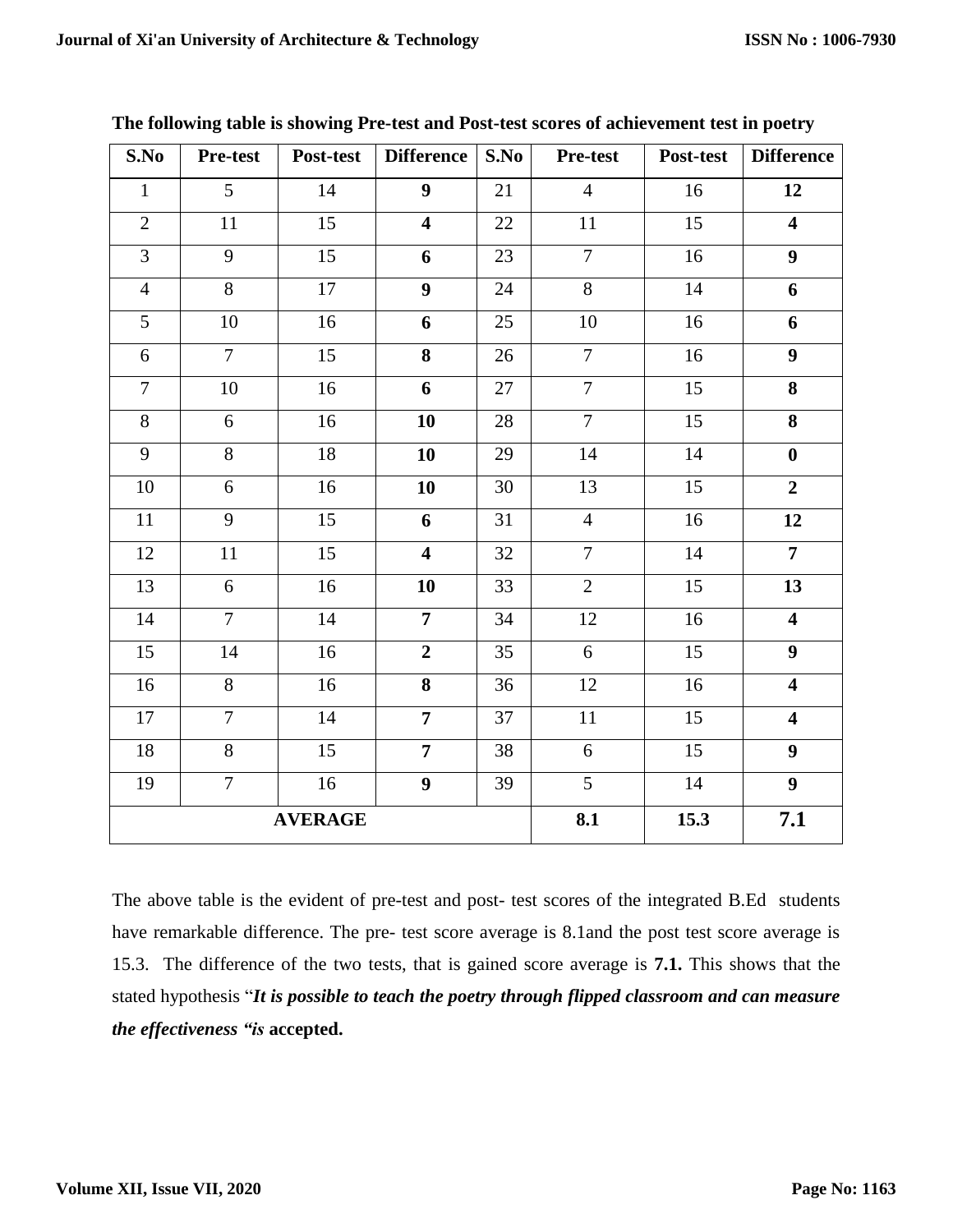# **RECOMMENDATIONS OF THE STUDY**

- $\triangleright$  For implement flipped classroom method, computer-based activities should be integrated into the curriculum.
- $\triangleright$  The issue of dropouts in a course can be reduced if students can use flipped classroom systems flexibly.
- Exercise Should be encouraged to explore computer-based activities on their own.
- $\triangleright$  Software developers should join hands with English teachers and create new platforms for learning and teaching.
- $\triangleright$  The teachers can also aim at creating a virtual classroom environment and reach out to more students who require aid.
- $\triangleright$  Online courses should be introduced so that there will be zero lecturing in the teaching. Instead of lecturing, interactive communication, in class activity, discussion about the topics should be encouraged.
- $\triangleright$  Student-centric, pre-test and post-test, more support and resources should be provided. Pre-test and post-test positions need to be recorded by teachers to motivate students.
- $\triangleright$  Pre-test as well as post-test given performance of students can be used for remedial and corrective measures.
- $\triangleright$  One day per week should be allotted to design flipped class materials. Teachers should keep one day every week reserved for this specific task. This day will be utilized in preparing the teaching and testing materials by teachers.

# **CONCLUSION**

In this research, the researcher has tried to address some interesting technologies used for teaching English poetry. The researcher's intension here has been to encourage teachers to use emerging technologies and also tried to find out what extent teachers and students could use them more effectively. Further, the researcher has focused on teaching poetry through flipped classroom method. The research has been carried out investigation on integrated B.Ed students( I year),school of education VISTAS, Chennai, Tamil Nadu, before and after adopting flipped classroom method. The present study shows that teaching poetry through flipped classroom method is highly effective. The post test scores were the evidence, the flipped classroom removed all the barriers in personal and institutional differences.